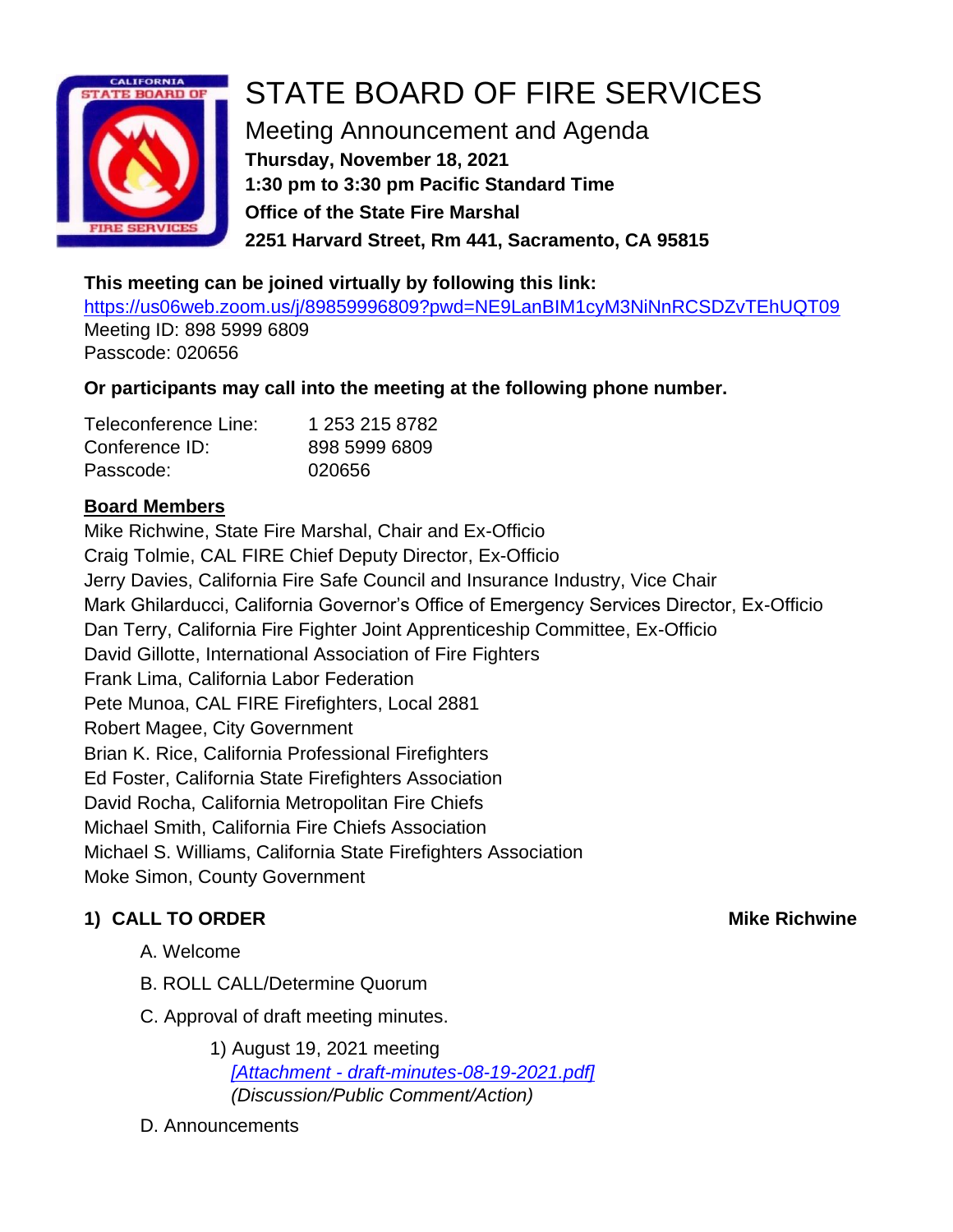### **2) CONSENT ITEMS**

### A. **State Fire Training Division Andrew Henning**

Reaccreditation *(Discussion/Public Comment/Action)*

- 1) Las Positas College Accredited Regional Training Program (ARTP) Reaccreditation *[Attachment - [las-positas-artp-reaccreditation.pdf\]](https://osfm.fire.ca.gov/media/j23lmbll/las-positas-artp-reaccreditation.pdf)*
- 2) Oakland Fire Department Accredited Local Academy (ALA) Reaccreditation *[Attachment - [oakland-fire-department-ala-reaccreditation.pdf\]](https://osfm.fire.ca.gov/media/zp2kr5dj/oakland-fire-department-ala-reaccreditation.pdf)*
- 3) San Jose Fire Department Accredited Local Academy (ALA) Reaccreditation *[Attachment - [san-jose-fire-department-ala-reaccreditation.pdf\]](https://osfm.fire.ca.gov/media/4a0nbdhk/san-jose-fire-department-ala-reaccreditation.pdf)*
- 4) Vallejo Fire Department Accredited Local Academy (ALA) Reaccreditation *[Attachment - [vallejo-fire-department-ala-reaccreditation.pdf\]](https://osfm.fire.ca.gov/media/x5danslr/vallejo-fire-department-ala-reaccreditation.pdf)*

# Program Updates

*(Discussion/Public Comment/Action)*

- 5) Recognized Fire Departments *[Attachment - [reconized-fire-departments.pdf\]](https://osfm.fire.ca.gov/media/wb4lwh3i/reconized-fire-departments.pdf)*
- 6) Fire and Life Safety Educator (2015) *[Attachment - [fire-and-life-safety-educator-2015.pdf\]](https://osfm.fire.ca.gov/media/dldefcwg/fire-and-life-safety-educator-2015.pdf)*

### **3) PROGRAM AND ADVISORY COMMITTEE REPORTS**

### A. **State Fire Training Division Andrew Henning**

1) California Fire and Emergency Services Higher Education (FESHE) Subcommittee Update *[Attachment - [california-fire-and-emergency-services-higher-education-feshe](https://osfm.fire.ca.gov/media/rbbljckr/california-fire-and-emergency-services-higher-education-feshe-subcomittee-update.pdf)[subcomittee-update.pdf\]](https://osfm.fire.ca.gov/media/rbbljckr/california-fire-and-emergency-services-higher-education-feshe-subcomittee-update.pdf)* (Informational Only)

| <b>B. Code Development and Analysis Division</b> | <b>Greg Andersen</b> |
|--------------------------------------------------|----------------------|
| 1) Code Updates<br>(Informational Only)          |                      |
| <b>4) OLD BUSINESS</b>                           | <b>Mike Richwine</b> |
| A. SBFS/CHP Highway Incident Training Video      |                      |
| <b>5) NEW BUSINESS</b>                           | <b>Mike Richwine</b> |
| 6) MEMBERS ORGANIZATION UPDATES                  |                      |
| 7) PUBLIC COMMENT                                |                      |
| 8) UPCOMING MEETING DATES FOR 2022 (TENTATIVE)   |                      |
| A. February 17, May 19, August 18, November 17.  |                      |